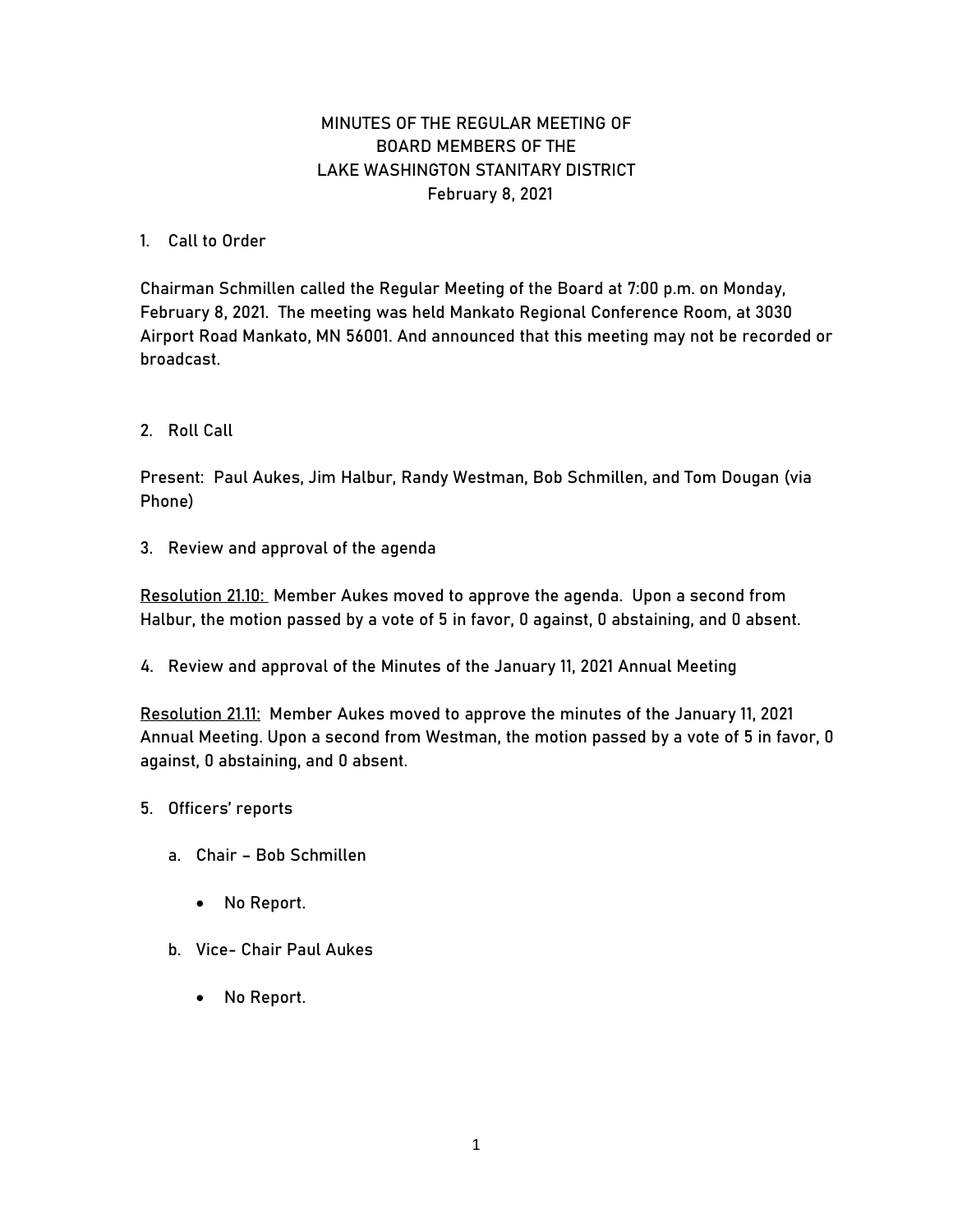Treasurer – Jim Halbur

• Treasurer Halbur reviewed the Cash Activity Report. The balance of the checking account as of December 31, 2021 was \$997,709.85. Reviewed the bills totaling \$69,123.50.

Resolution 21.12: Treasurer Halbur moved to approve the report and pay the bills. Upon a second from Aukes, the motion passed by a vote of 5 in favor, 0 against, 0 abstaining, and 0 absent.

- The Balance of the checking account after the bills are paid, deposits, and payroll deductions are made will be \$970,009.13,
- Reviewed January 31, 2021 financial statements.

Resolution 21.13: Treasurer Halbur moved to approve the January 31, 2021 Balance Sheet and Income Statements. Upon a second from Aukes, the motion passed by a vote of 5 in favor, 0 against, 0 abstaining, and 0 absent.

- c. Secretary
	- No Report.
- 6. Open forum for Constituents
	- None
- 7. Old Business
	- Discussed meeting on Tuesdays rather than Mondays. Randy will talk to AEM regarding having the meeting pack ready on Fridays prior to the Monday meeting.
	- a. Engineering
		- None.
	- b. System Maintenance
		- The new Wet Wizards have been installed.